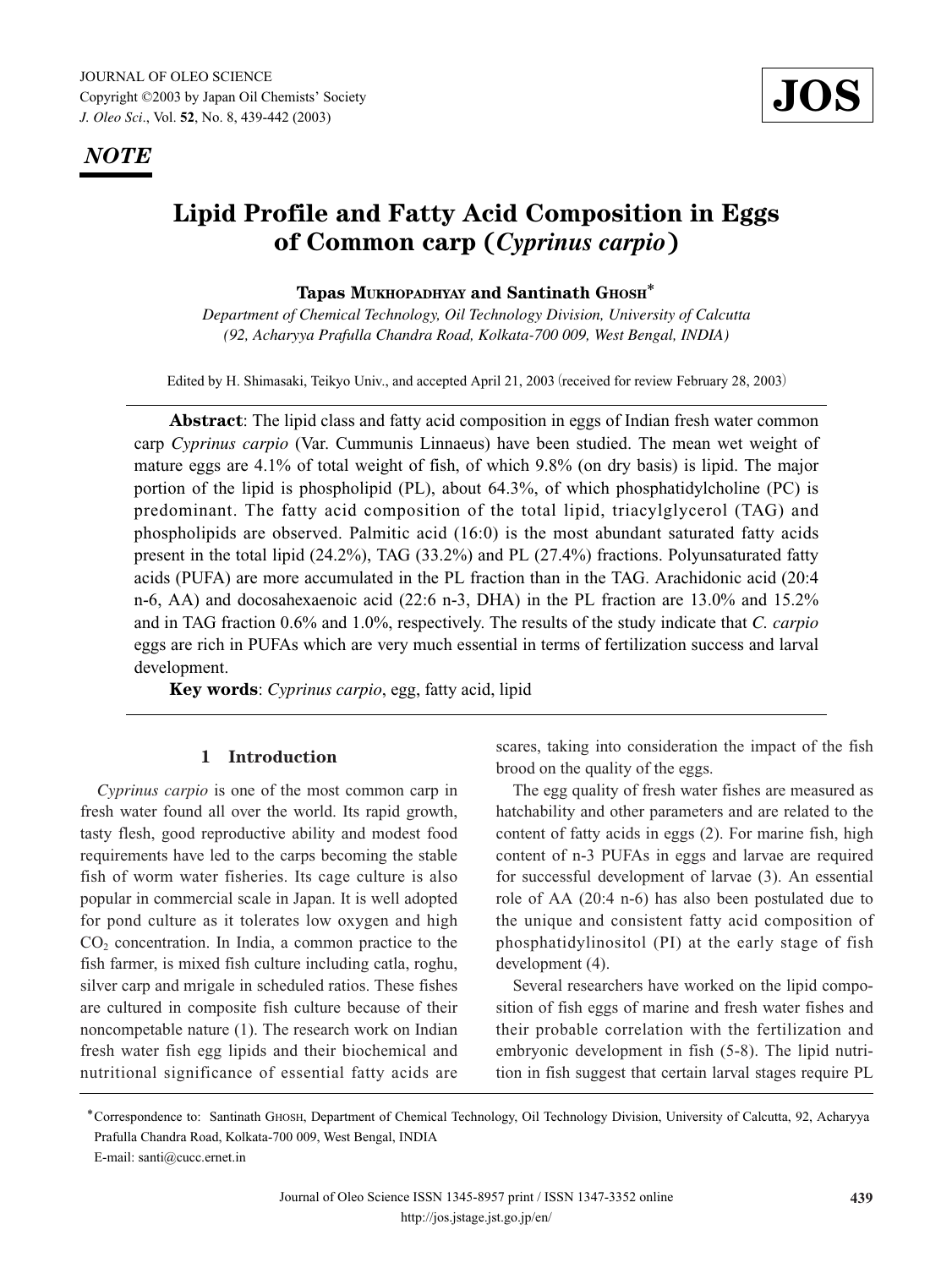in their diets (9,10). The essentiality of PL for carp larvae (*C. carpio* L.) have also been studied (11,12). Carp Larvae can be fed exclusively on semi purified diets and strongly react to PL supplementation (11).

The present study aims at, investigating the lipid profile of *C. carpio* eggs of Indian origin to find out whether egg lipids contain any important fatty acids in significant proportions, their nutritional significance on the basis of essential fatty acids present in neutral and PL fractions.

### **2 Experimental**

## **2**・**1 Sample Collection and Lipid Extraction**

Matured unfertilized eggs of *C. carpio* of six different gravid females weighing about 0.85 kg were collected during spawning season from traders at Kolkata, West Bengal, India. The samples were stored in glass vials containing chloroform/methanol (2:1, v/v) and 0.01% (w/v) butylated hydroxytoluene (BHT) at  $-20^{\circ}$  prior to extraction.

The total lipid was extracted by the method of Folch *et al*. (13). After extraction, chloroform was removed under the stream of nitrogen and finally the lipid was dried under vacuum and stored at  $-20^{\circ}$  for analysis.

#### **2**・**2 Lipid Analysis**

The isolated lipid was mainly a mixture of PL, cholesterol and TAG, identified on the thin layer chromatographic (TLC) plate (silica gel G; solvent system, hexane/diethyl ether, 70:30 v/v) with phosphate stain, standard cholesterol and TAG. The PL and TAG were separated on a preparative TLC plate (20 cm  $\times$  20 cm) with the above solvent system, and the individual fractions were extracted with diethyl ether.

The total fatty acid composition of the lipid and of the isolated TAG and PL were determined by Gas-liquid chromatography (GLC) method after derivatization into methyl esters (14). The HP-5890A GLC (Hewlett Packard, Palo Alto, CA) was connected with a glass column (183 cm  $\times$  0.31 cm i.d.) packed with 10% diethylene glycol succinate (DEGS) supported on Chromosorb- WHP (100/200 mesh) of HP make. The oven, injector and detector block temperatures were maintained at 190, 230, and 240℃, respectively. IOLAR-2 nitrogen (BOC India Ltd, Kolkata, India) was used as the carrier gas (flow rate 45 ml per min). The fatty acid

| Table 1 | Total Lipid Content and Lipid Class Composition |
|---------|-------------------------------------------------|
|         | in Eggs of Cyprinus carpio.                     |

| Total weight of fish (wet weight in g)     | $857 \pm 80$   |
|--------------------------------------------|----------------|
| Weight of fish eggs (wet weight in g)      | $35.4 \pm 3.9$ |
| Egg moisture content %                     | $54.4 \pm 2.5$ |
| Lipid content $(\%$ dry weight)            | $9.8 \pm 0.5$  |
| Lipid class composition (% of total lipid) |                |
| Phospholipid (PL)                          | $64.3 + 0.6$   |
| Cholesterol                                | $5.2 \pm 1.1$  |
| Triacylglycerol (TAG)                      | $30.4 \pm 1.9$ |

Values are Mean  $\pm$  SE, n=6

esters peaks were identified and calibrated with standard methyl esters supplied by Sigma Chemical Co. (ST. Louis, MO). Total PL content and individual PLs were measured by fractionation into two dimensional TLC followed by phosphorous measurement following Official Methods and Recommended Practice of A.O.C.S. (15).

#### **3 Results and Discussions**

Six individual eggs of *C. carpio* were analysed and total lipid content and lipid class compositions are shown in **Table 1**. Mean wet weight of mature eggs are 4.1% of total weight of fish. The lipid content is about 9.8% on dry basis. The major portion of the lipid is composed of mainly PL, about 64.3%, TAG about 30.4% and cholesterol about 5.2%. Besides these components, trace amount of fatty acids, monoglycerides, and diglycerides are observed in thin layer chromatographic plate.

PLs present in the total lipid are fractionated to determine the individual components (**Table 2**). Among the PLs most abundant is phosphatidylcholine (PC), about 68.5%. The other components are phosphatidylethanolamine (PE, 21.6%) and phosphatidylinositol (PI, 10.2%).

PL is the major lipid fraction present in the eggs of

**Table 2** Major Phospholipid Fractions in the Eggs of *Cyprinus carpio*.

| Phosphatidyl choline (PC)      | $68.5 \pm 5.2$ |
|--------------------------------|----------------|
| Phosphatidyl inositol (PI)     | $10.2 \pm 2.5$ |
| Phosphatidyl ethanolamine (PE) | $21.6 \pm 2.6$ |

Values are Mean  $\pm$  SE, n=6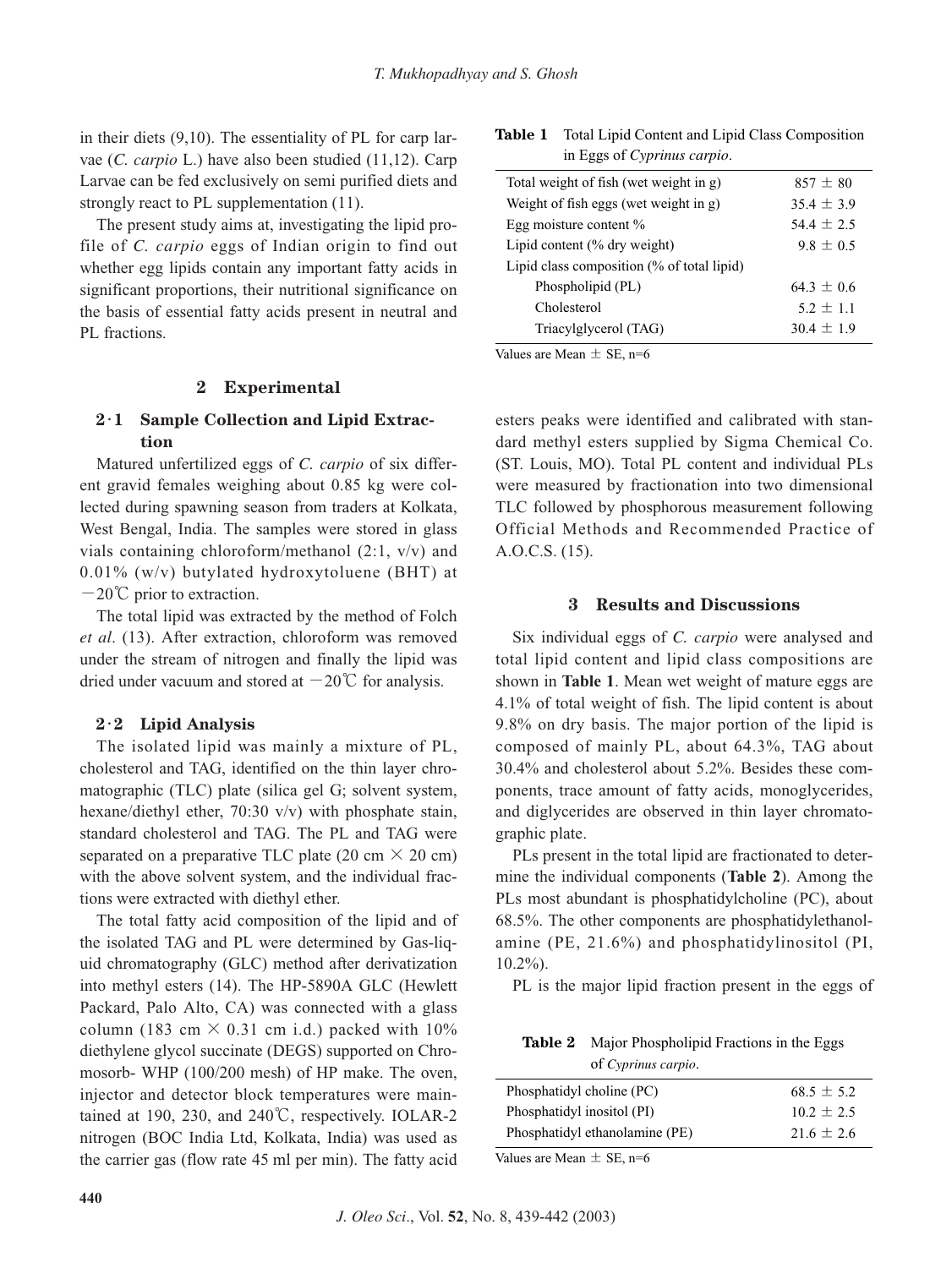|                                      | Fatty Acid Composition (% w/w) in |                |                              |  |
|--------------------------------------|-----------------------------------|----------------|------------------------------|--|
| Fatty acids                          | Total                             | <b>TAG</b>     | PL                           |  |
| 14:0                                 | $0.6 \pm 0.1$                     | $2.7 \pm 0.3$  | $0.4 \pm 0.1$                |  |
| 16:0                                 | $24.2 \pm 4.5$                    | $33.2 \pm 3.7$ | $27.4 \pm 4.0$               |  |
| 18:0                                 | $6.1 \pm 0.4$                     | $1.9 \pm 0.2$  | $6.5 \pm 0.3$                |  |
| 20:0                                 | $2.1 \pm 0.6$                     | $0.3 \pm 0.2$  | $2.2 \pm 0.3$                |  |
| Total saturates                      | $32.9 \pm 4.2$                    | $38.2 \pm 3.5$ | $36.5 \pm 1.9$               |  |
| 16:1                                 | $5.9 \pm 1.8$                     |                | $12.8 \pm 2.7$ 4.1 $\pm$ 1.9 |  |
| 18:1                                 | $25.0 \pm 1.1$                    | $38.8 \pm 1.6$ | $18.9 \pm 1.1$               |  |
| 20:1                                 | $0.4 \pm 0.1$                     | $0.3 \pm 0.1$  | $0.3 \pm 0.1$                |  |
| Total monounsaturates $31.4 \pm 2.5$ |                                   | 52.1 $\pm$ 4.3 | $23.3 \pm 2.3$               |  |
| $18:2n-6$                            | $5.0 \pm 0.8$                     | $6.5 \pm 0.1$  | $3.8 \pm 0.7$                |  |
| $20:2n-3$                            | $1.4 \pm 0.4$                     | $0.3 \pm 0.1$  | $1.2 \pm 0.2$                |  |
| $20:3n-3$                            | $1.6 \pm 0.3$                     | $0.4 \pm 0.1$  | $1.8 \pm 0.4$                |  |
| $20:4n-6$                            | $12.2 \pm 1.8$                    | $0.6 \pm 0.2$  | $13.0 \pm 0.5$               |  |
| $20:5n-3$                            | $0.9 \pm 0.3$                     | $0.3 \pm 0.2$  | $1.9 \pm 0.5$                |  |
| $22:4n-3$                            | $2.9 \pm 0.6$                     | $0.2 \pm 0.1$  | $2.3 \pm 0.5$                |  |
| $22:5n-3$                            | $0.9 \pm 0.1$                     | $0.1 \pm 0.1$  | $0.9 \pm 0.1$                |  |
| $22:6n-3$                            | $10.6 \pm 1.2$                    | $1.1 \pm 0.8$  | $15.2 \pm 0.9$               |  |
| Total polyunsaturates                | $35.4 \pm 3.6$                    | $9.5 \pm 1.3$  | $40.3 \pm 1.2$               |  |
| $n-3$                                | $30.4 \pm 3.6$                    | $3.0 \pm 1.2$  | $36.7 \pm 1.6$               |  |
| $n-6$                                | $5.0 \pm 0.8$                     | $6.5 \pm 1.0$  | $3.8 \pm 0.7$                |  |
| $n - 3/n - 6$                        | $6.9 \pm 1.6$                     | $0.5 \pm 0.2$  | $12.8 \pm 4.5$               |  |

**Table 3** Fatty Acid Composition in Eggs of *Cyprinus carpio*.

Values are Mean  $\pm$  SE, n=6

*C. carpio* of which PC is predominant. PC is long been known for its structural role in eggs. PC is also implicated as a very important metabolic precursor in the eggs of larvae of many marine species. PC is catabolised in halibut plaice (*Pleuronectes platessa*) and turbot during embryogenesis, prior to first feeding (16). Fresher *et al*. (9) showed that PC was a source of metabolic energy and a source of essential fatty acid (EFA), organic phosphorous in eggs and larvae of cod (*Godus morhua*). Evans *et al*. (7) also showed that PC was playing an important role after fertilization for Atlantic halibut (*Hippoglossus hippoglossus*). High amount of PC in the eggs of *C. carpio* will definitely play a significant role during embryogenesis.

Fatty acid composition of total lipid, TAG and PL fractions are shown in **Table 3**. Among the saturated fatty acids most abundant is palmitic acid (16:0), about 24.2, 33.2 and 27.4% in the total fatty acid, TAG and PL fractions, respectively. The monoenoic fatty acids are represented by two major components, palmitoleic acid (16:1) and oleic acid (18:1). AA (20:4 n-6) and DHA (22:6 n-3) in the PL fraction are 13.0% and 15.2% and in the TAG fraction 0.6% and 1.0%, respectively. So, polyunsaturated fatty acids are accumulated in the PL fraction than in the TAG. The n-3/n-6 ratio in the PL fraction is 12.7 which is very high than that in TAG (0.5).

The health benefits of fish oils containing n-3 fatty acids like eicosapentaenoic acid (EPA) and DHA, have been extensively investigated due to low incidence of coronary heart disease among populations who consume large amount of fish (17). Marine fish species are rich in n-3 PUFAs. Compared with marine fish, fresh water fish contain high level of  $C_{18}$  PUFA and also substantial amount of EPA and DHA (18). A significant amount of EPA and DHA (about 11.5%) is present in eggs of *C. carpio* also support their observations. Fresh water fishes are able to desaturase and elongate larger quantities of  $C_{18}$  n-6 and n-3 PUFAs to  $C_{20}$  and  $C_{22}$ desaturates (2,19,20). About 12.2% of total fatty acids is AA which is accumulated in eggs of *C. carpio* and a major portion in PL fraction, about 13.1%. So, *C. carpio* have a substantial amount of desaturation activity. This is very important in brood stock diets where AA is needed to produce the PLs particularly PC for incorporation into eggs. *C. carpio* along with its eggs may be used as a very good source of essential fatty acids from nutritional point of view.

DHA is essential for the development of brain and retina in marine fish and any deficient may show visual and neural abnormalities (21-23). Thus 22:6 n-3 are being supplemented to the first feeding larvae to achieve good growth and performance of the developing larvae (24). *C. carpio* is accumulating about 10.6% DHA in its eggs of which major portion is in PL fraction. Report regarding absolute requirement of DHA and other essential fatty acids during early larval development of *C. carpio* are not available. But the presence of DHA certainly dictate its requirement during early larval development.

#### **4 Conclusion**

The results show that *C. carpio* eggs are rich in PUFA of which a major portion is distributed in PL fraction. The information should help in aquaculture of